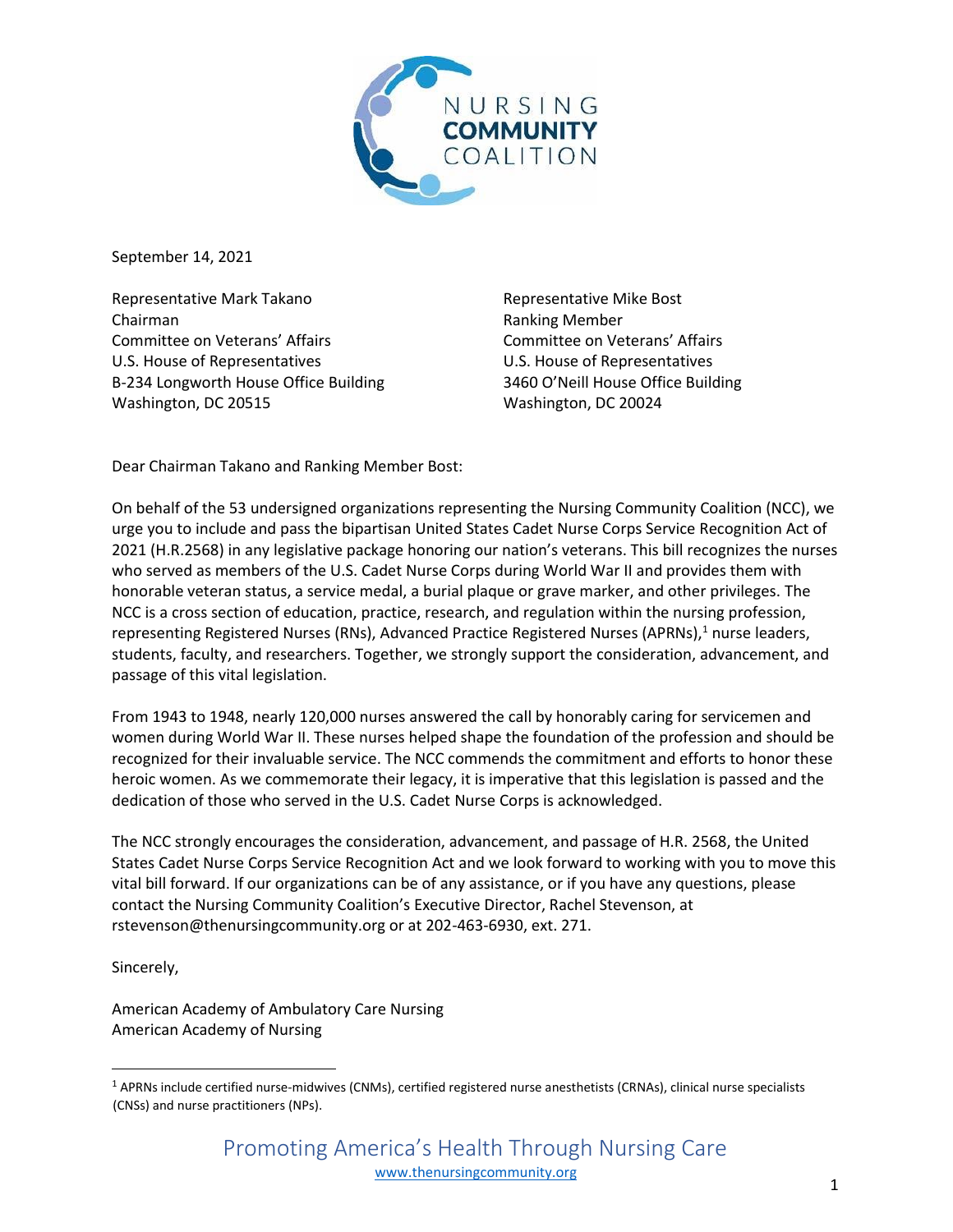American Association of Colleges of Nursing American Association of Critical-Care Nurses American Association of Heart Failure Nurses American Association of Neuroscience Nurses American Association of Nurse Anesthesiology American Association of Nurse Practitioners American Association of Post-Acute Care Nursing American College of Nurse-Midwives American Nephrology Nurses Association American Nurses Association American Nursing Informatics Association American Organization for Nursing Leadership American Pediatric Surgical Nurses Association, Inc. American Public Health Association, Public Health Nursing Section American Psychiatric Nurses Association American Society of PeriAnesthesia Nurses Association for Radiologic and Imaging Nursing Association of Community Health Nursing Educators Association of Nurses in AIDS Care Association of Pediatric Hematology/Oncology Nurses Association of periOperative Registered Nurses Association of Public Health Nurses Association of Rehabilitation Nurses Association of Veterans Affairs Nurse Anesthetists Commissioned Officers Association of the U.S. Public Health Service Dermatology Nurses' Association Friends of the National Institute of Nursing Research Gerontological Advanced Practice Nurses Association Hospice and Palliative Nurses Association Infusion Nurses Society International Association of Forensic Nurses International Society of Psychiatric-Mental Health Nurses National Association of Clinical Nurse Specialists National Association of Hispanic Nurses National Association of Neonatal Nurse Practitioners National Association of Neonatal Nurses National Association of Nurse Practitioners in Women's Health National Association of Pediatric Nurse Practitioners National Association of School Nurses National Black Nurses Association National Council of State Boards of Nursing National Hartford Center of Gerontological Nursing Excellence National League for Nursing National Organization of Nurse Practitioner Faculties National Nurse-Led Care Consortium Nurses Organization of Veterans Affairs Oncology Nursing Society Organization for Associate Degree Nursing Preventive Cardiovascular Nurses Association Society of Pediatric Nurses Society of Urologic Nurses and Associates